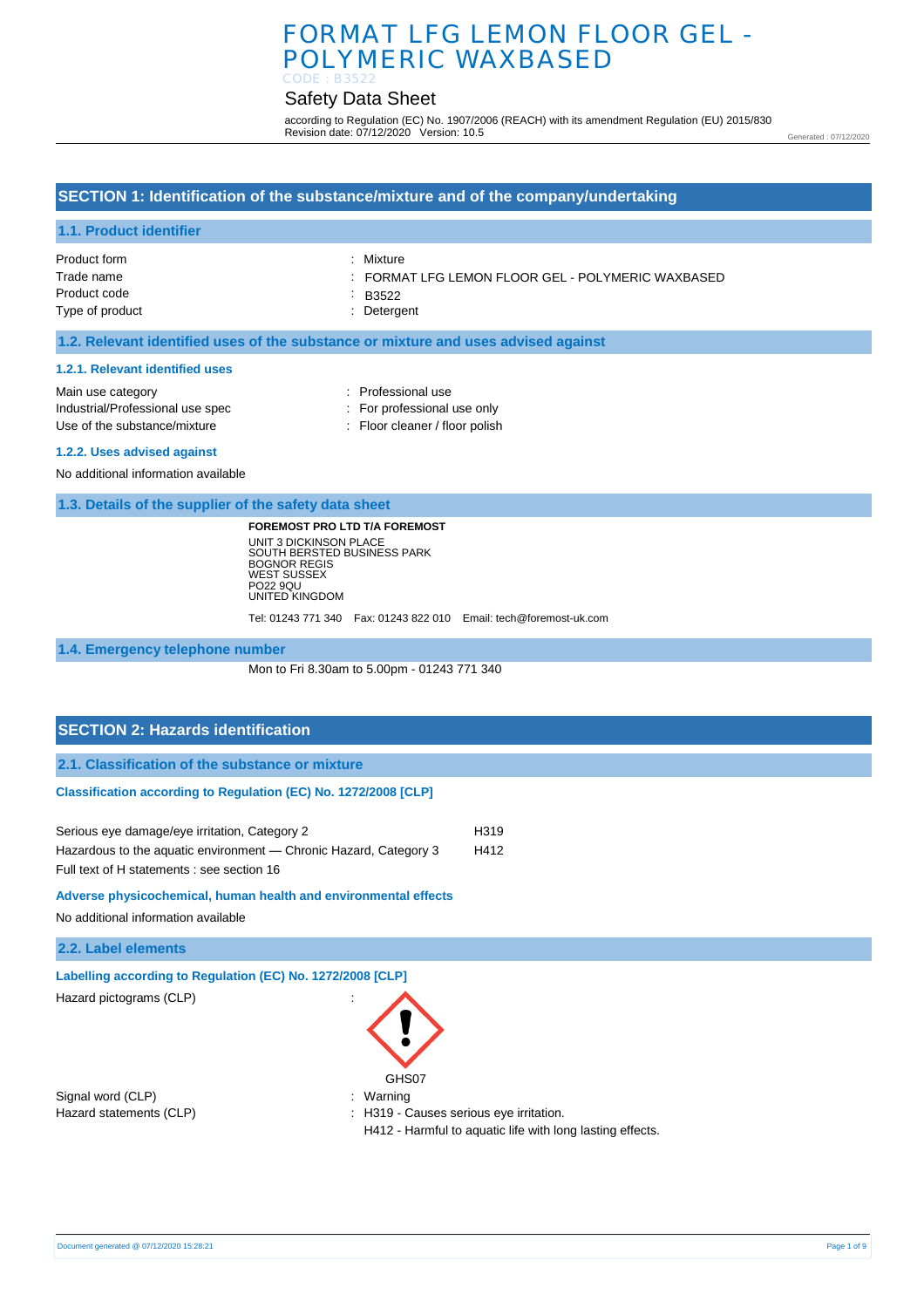according to Regulation (EC) No. 1907/2006 (REACH) with its amendment Regulation (EU) 2015/830

| Precautionary statements (CLP) | : P264 - Wash hands thoroughly after handling.<br>P280 - Wear eye protection.<br>P305+P351+P338 - IF IN EYES: Rinse cautiously with water for several minutes. Remove<br>contact lenses, if present and easy to do. Continue rinsing.<br>P337+P313 - If eye irritation persists: Get medical advice/attention. |
|--------------------------------|----------------------------------------------------------------------------------------------------------------------------------------------------------------------------------------------------------------------------------------------------------------------------------------------------------------|
| EUH-statements                 | : EUH208 - Contains (R)-p-mentha-1,8-diene; d-limonene, reaction mass of 5-chloro-2-<br>methyl-2H-isothiazol-3-one and 2-methyl-2H-isothiazol-3-one (3:1). May produce an allergic<br>reaction.                                                                                                                |

# **2.3. Other hazards**

No additional information available

# **SECTION 3: Composition/information on ingredients**

# **3.1. Substances**

### Not applicable

### **3.2. Mixtures**

| <b>Name</b>                                                                                       | <b>Product identifier</b>                                                        | $\frac{9}{6}$ | <b>Classification according to</b><br><b>Regulation (EC) No.</b><br>1272/2008 [CLP]                                                                                                                                               |
|---------------------------------------------------------------------------------------------------|----------------------------------------------------------------------------------|---------------|-----------------------------------------------------------------------------------------------------------------------------------------------------------------------------------------------------------------------------------|
| Oxirane, 2-methyl-, polymer with oxirane, mono(2-<br>propylheptyl) ether                          | (CAS-No.) Polymer_DT01<br>(REACH-no) Exempt/Polymer                              | $1 - 5$       | Acute Tox. 4 (Oral), H302<br>Eye Dam. 1, H318                                                                                                                                                                                     |
| (R)-p-mentha-1,8-diene; d-limonene                                                                | (CAS-No.) 5989-27-5<br>(EC-No.) 227-813-5<br>(EC Index-No.) 601-029-00-7         | $0.1 - 1$     | Flam. Lig. 3, H226<br>Skin Irrit. 2, H315<br><b>Skin Sens. 1, H317</b><br>Aquatic Acute 1, H400<br>Aquatic Chronic 1, H410                                                                                                        |
| reaction mass of 5-chloro-2-methyl-2H-isothiazol-3-<br>one and 2-methyl-2H-isothiazol-3-one (3:1) | (CAS-No.) 55965-84-9<br>(EC Index-No.) 613-167-00-5<br>(REACH-no) Exempt/Biocide | < 0.1         | Acute Tox. 2 (Inhalation), H330<br>Acute Tox. 2 (Dermal), H310<br>Acute Tox. 3 (Oral), H301<br>Skin Corr. 1C, H314<br>Eye Dam. 1, H318<br>Skin Sens. 1A, H317<br>Aquatic Acute 1, H400 (M=100)<br>Aquatic Chronic 1, H410 (M=100) |

| <b>Specific concentration limits:</b>                                                             |                                                                                  |                                                                                                                                                                                                                           |  |
|---------------------------------------------------------------------------------------------------|----------------------------------------------------------------------------------|---------------------------------------------------------------------------------------------------------------------------------------------------------------------------------------------------------------------------|--|
| l Name                                                                                            | <b>Product identifier</b>                                                        | <b>Specific concentration limits</b>                                                                                                                                                                                      |  |
| reaction mass of 5-chloro-2-methyl-2H-isothiazol-3-<br>one and 2-methyl-2H-isothiazol-3-one (3:1) | (CAS-No.) 55965-84-9<br>(EC Index-No.) 613-167-00-5<br>(REACH-no) Exempt/Biocide | $(0.0015 \leq C \leq 100)$ Skin Sens. 1A, H317<br>$(0.06 ≤ C < 0.6)$ Skin Irrit. 2, H315<br>$(0.06 \leq C < 0.6)$ Eye Irrit. 2, H319<br>$(0.6 \leq C \leq 100)$ Eye Dam. 1, H318<br>$(0.6 ≤ C ≤ 100)$ Skin Corr. 1C, H314 |  |

Full text of H-statements: see section 16

| <b>SECTION 4: First aid measures</b>                                                                                 |                                                                                                                                                                                                                                                                                                             |
|----------------------------------------------------------------------------------------------------------------------|-------------------------------------------------------------------------------------------------------------------------------------------------------------------------------------------------------------------------------------------------------------------------------------------------------------|
| 4.1. Description of first aid measures                                                                               |                                                                                                                                                                                                                                                                                                             |
| First-aid measures after inhalation<br>First-aid measures after skin contact<br>First-aid measures after eye contact | : Remove person to fresh air and keep comfortable for breathing.<br>: Wash skin with plenty of water.<br>: IF IN EYES: Rinse cautiously with water for several minutes. Remove contact lenses, if<br>present and easy to do. Continue rinsing. If eye irritation persists: Get medical<br>advice/attention. |
| First-aid measures after ingestion                                                                                   | : Give nothing or a little water to drink. Get medical advice/attention if you feel unwell.                                                                                                                                                                                                                 |
| Document generated @ 07/12/2020 15:28:21                                                                             | Page 2 of 9                                                                                                                                                                                                                                                                                                 |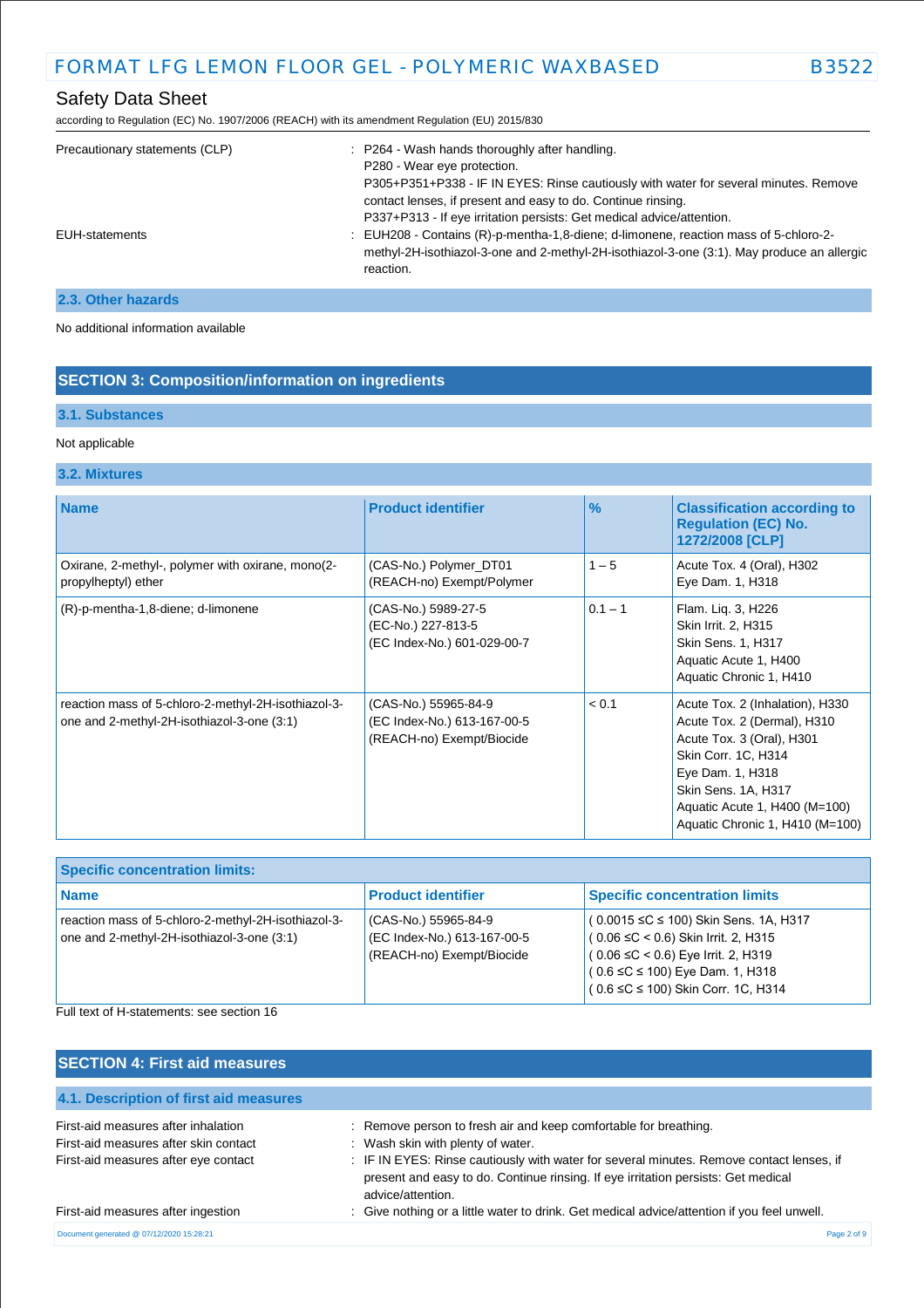# FORMAT LFG LEMON FLOOR GEL - POLYMERIC WAXBASED B3522

# Safety Data Sheet

according to Regulation (EC) No. 1907/2006 (REACH) with its amendment Regulation (EU) 2015/830

### **4.2. Most important symptoms and effects, both acute and delayed**

No additional information available

**4.3. Indication of any immediate medical attention and special treatment needed**

Treat symptomatically.

### **SECTION 5: Firefighting measures**

**5.1. Extinguishing media**

Suitable extinguishing media : Carbon dioxide. Dry powder. Foam.

**5.2. Special hazards arising from the substance or mixture**

No additional information available

**5.3. Advice for firefighters**

No additional information available

# **SECTION 6: Accidental release measures 6.1. Personal precautions, protective equipment and emergency procedures 6.1.1. For non-emergency personnel**  Emergency procedures **Example 2018** Evacuate unnecessary personnel. **6.1.2. For emergency responders**  Protective equipment : Use personal protective equipment as required. **6.2. Environmental precautions** Avoid release to the environment. **6.3. Methods and material for containment and cleaning up** For containment  $\qquad \qquad$ : Collect spillage. Methods for cleaning up example of the spills with inert solids, such as clay or diatomaceous earth as soon as possible. **6.4. Reference to other sections**

For further information refer to section 8: "Exposure controls/personal protection". For further information refer to section 13.

| <b>SECTION 7: Handling and storage</b>                                                          |                                                                                                                                                                                                     |  |
|-------------------------------------------------------------------------------------------------|-----------------------------------------------------------------------------------------------------------------------------------------------------------------------------------------------------|--|
| 7.1. Precautions for safe handling                                                              |                                                                                                                                                                                                     |  |
| Precautions for safe handling<br>Hygiene measures                                               | : Avoid contact with eyes.<br>: Do not eat, drink or smoke when using this product.                                                                                                                 |  |
| 7.2. Conditions for safe storage, including any incompatibilities                               |                                                                                                                                                                                                     |  |
| Technical measures<br>Storage conditions<br>Incompatible products<br>Special rules on packaging | Does not require any specific or particular technical measures.<br>: Keep container closed when not in use.<br>: Oxidizing agent. Strong acids. Strong bases.<br>: Keep only in original container. |  |
| 7.3. Specific end use(s)                                                                        |                                                                                                                                                                                                     |  |

No additional information available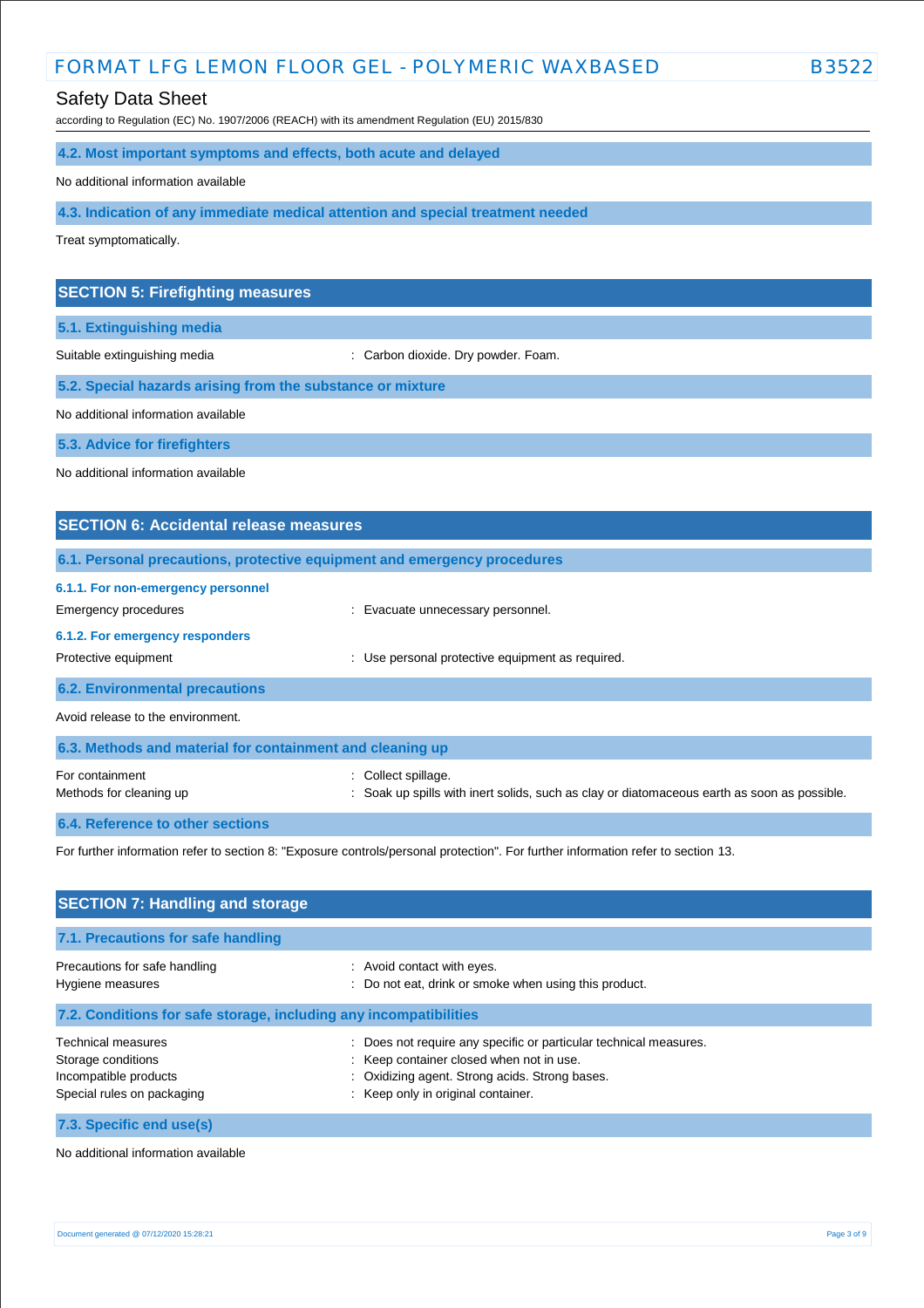# FORMAT LFG LEMON FLOOR GEL - POLYMERIC WAXBASED B352

### Safety Data Sheet

according to Regulation (EC) No. 1907/2006 (REACH) with its amendment Regulation (EU) 2015/830

### **SECTION 8: Exposure controls/personal protection**

#### **8.1. Control parameters**

**8.1.1 National occupational exposure and biological limit values** 

No additional information available

**8.1.2. Recommended monitoring procedures** 

No additional information available

#### **8.1.3. Air contaminants formed**

No additional information available

#### **8.1.4. DNEL and PNEC**

No additional information available

#### **8.1.5. Control banding**

No additional information available

**8.2. Exposure controls**

### **8.2.1. Appropriate engineering controls**

No additional information available

### **8.2.2. Personal protection equipment**

### **Personal protective equipment symbol(s):**



#### **8.2.2.1. Eye and face protection**

# **Eye protection:** Safety glasses. EN 166

#### **8.2.2.2. Skin protection**

#### **Skin and body protection:**

Not required for normal conditions of use

#### **Hand protection:**

In case of repeated or prolonged contact wear gloves. Chemical resistant gloves (according to European standard EN 374 or equivalent)

| Other skin protection<br>Materials for protective clothing: |
|-------------------------------------------------------------|
| Not required for normal conditions of use                   |
|                                                             |

### **8.2.2.3. Respiratory protection**

**Respiratory protection:**

Not required for normal conditions of use

#### **8.2.2.4. Thermal hazards**

No additional information available

#### **8.2.3. Environmental exposure controls**

No additional information available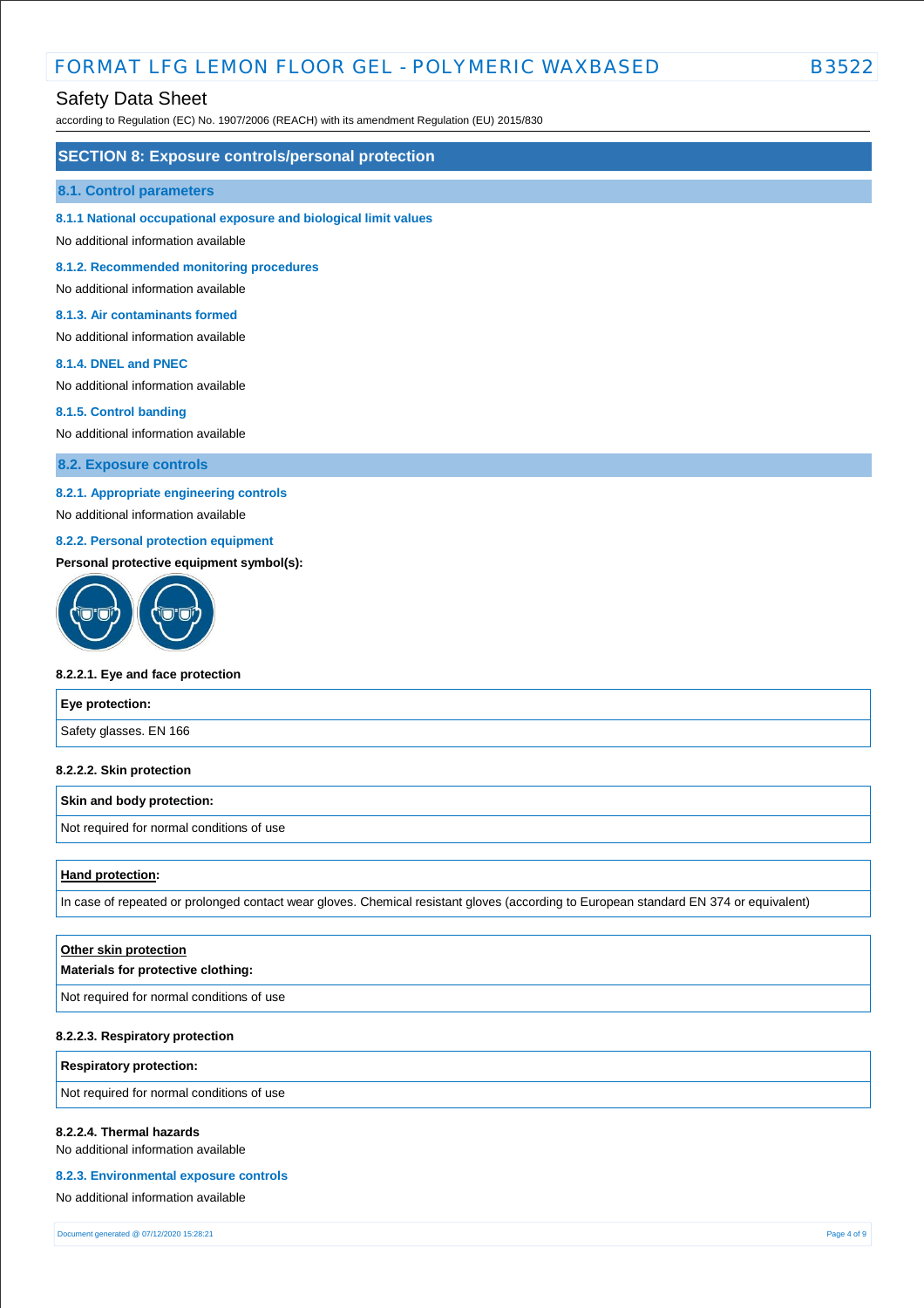according to Regulation (EC) No. 1907/2006 (REACH) with its amendment Regulation (EU) 2015/830

| <b>SECTION 9: Physical and chemical properties</b>         |                      |  |
|------------------------------------------------------------|----------------------|--|
| 9.1. Information on basic physical and chemical properties |                      |  |
| Physical state                                             | : Liquid             |  |
| Appearance                                                 | Soft, soapy texture. |  |
| Colour                                                     | Yellow.              |  |
| Odour                                                      | lemon-like.          |  |
| Odour threshold                                            | No data available    |  |
| рH                                                         | 10                   |  |
| Relative evaporation rate (butylacetate=1)                 | No data available    |  |
| Melting point                                              | No data available    |  |
| Freezing point                                             | No data available    |  |
| Boiling point                                              | $\geq 100$ °C        |  |
| Flash point                                                | No data available    |  |
| Auto-ignition temperature                                  | No data available    |  |
| Decomposition temperature                                  | No data available    |  |
| Flammability (solid, gas)                                  | No data available    |  |
| Vapour pressure                                            | No data available    |  |
| Relative vapour density at 20 °C                           | No data available    |  |
| Relative density                                           | 0.99                 |  |
| Solubility                                                 | Miscible with water. |  |
| Partition coefficient n-octanol/water (Log Pow)            | No data available    |  |
| Viscosity, kinematic                                       | No data available    |  |
| Viscosity, dynamic                                         | No data available    |  |
| <b>Explosive properties</b>                                | No data available    |  |
| Oxidising properties                                       | No data available    |  |
| <b>Explosive limits</b>                                    | No data available    |  |

#### **9.2. Other information**

No additional information available

# **SECTION 10: Stability and reactivity**

**10.1. Reactivity**

The product is non-reactive under normal conditions of use, storage and transport.

**10.2. Chemical stability**

Stable under normal conditions.

**10.3. Possibility of hazardous reactions**

No dangerous reactions known under normal conditions of use.

**10.4. Conditions to avoid**

None under recommended storage and handling conditions (see section 7).

**10.5. Incompatible materials**

None under normal use.

**10.6. Hazardous decomposition products**

Under normal conditions of storage and use, hazardous decomposition products should not be produced.

|  | <b>SECTION 11: Toxicological information</b> |
|--|----------------------------------------------|
|--|----------------------------------------------|

### **11.1 Information on toxicological effects**

Acute toxicity (oral) **interval** to the control of the control of the control of the control of the control of the control of the control of the control of the control of the control of the control of the control of the co Acute toxicity (dermal) **and in the case of the contract of the contract of the contract of the contract of the contract of the contract of the contract of the contract of the contract of the contract of the contract of th** 

Document generated @ 07/12/2020 15:28:21 Page 5 of 9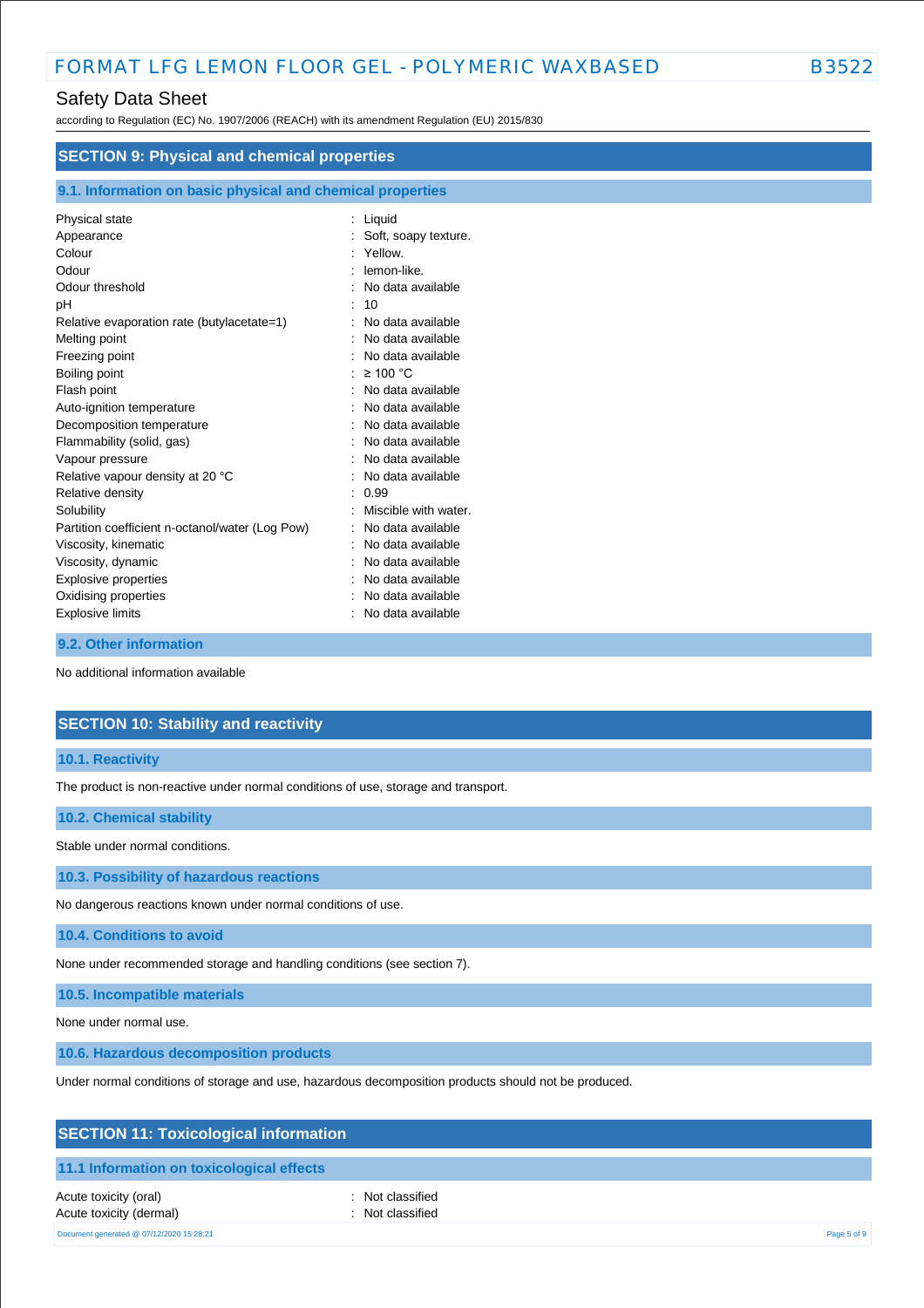according to Regulation (EC) No. 1907/2006 (REACH) with its amendment Regulation (EU) 2015/830

| Acute toxicity (inhalation)       | : Not classified                           |
|-----------------------------------|--------------------------------------------|
| Skin corrosion/irritation         | : Not classified<br>pH: 10                 |
| Serious eye damage/irritation     | : Causes serious eye irritation.<br>pH: 10 |
| Respiratory or skin sensitisation | : Not classified                           |
| Germ cell mutagenicity            | : Not classified                           |
| Carcinogenicity                   | : Not classified                           |
| Reproductive toxicity             | : Not classified                           |
| STOT-single exposure              | : Not classified                           |
| STOT-repeated exposure            | : Not classified                           |
| Aspiration hazard                 | : Not classified                           |

| <b>SECTION 12: Ecological information</b>                    |                                                      |
|--------------------------------------------------------------|------------------------------------------------------|
| 12.1. Toxicity                                               |                                                      |
| Hazardous to the aquatic environment, short-term<br>(acute)  | Not classified<br>$\mathbb{R}^n$                     |
| Hazardous to the aquatic environment, long-term<br>(chronic) | : Harmful to aquatic life with long lasting effects. |
| . .<br><b>CONTRACTOR</b><br>_______                          | $\sim$<br>$- - - - -$                                |

| Oxirane, 2-methyl-, polymer with oxirane, mono(2-propylheptyl) ether (Polymer_DT01) |                 |  |
|-------------------------------------------------------------------------------------|-----------------|--|
| $ $ LC50 - Fish [1]                                                                 | $10 - 100$ mg/l |  |
| EC50 - Crustacea [1]                                                                | $10 - 100$ mg/l |  |
| ErC50 other aguatic plants                                                          | $10 - 100$ mg/l |  |
|                                                                                     |                 |  |

**12.2. Persistence and degradability**

No additional information available

**12.3. Bioaccumulative potential**

No additional information available

**12.4. Mobility in soil**

No additional information available

**12.5. Results of PBT and vPvB assessment**

No additional information available

**12.6. Other adverse effects**

No additional information available

# **SECTION 13: Disposal considerations**

**13.1. Waste treatment methods**

No additional information available

### **SECTION 14: Transport information**

### In accordance with ADR / IMDG / IATA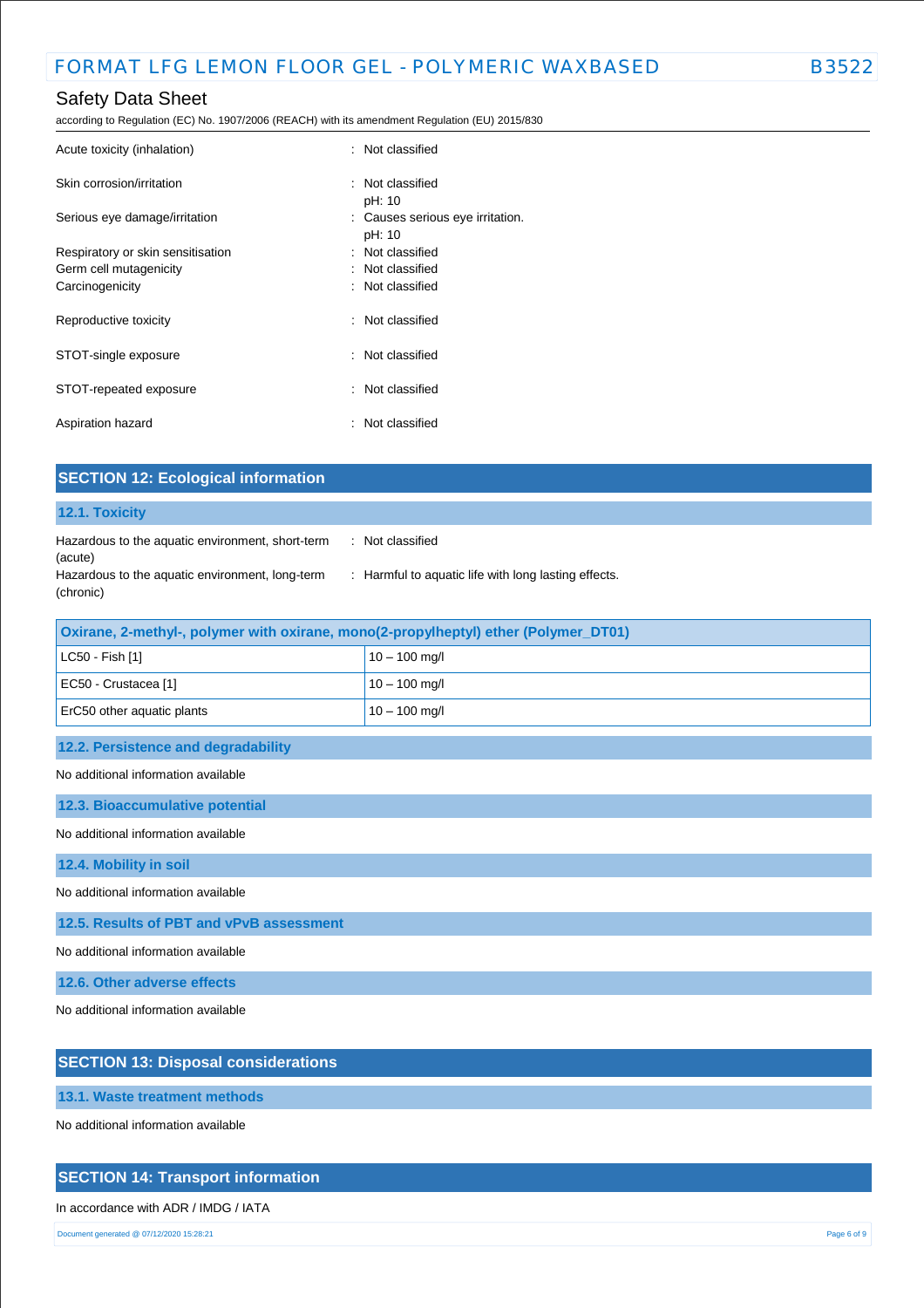according to Regulation (EC) No. 1907/2006 (REACH) with its amendment Regulation (EU) 2015/830

| 14.1 UN number                                                                                                                                         |                                                                      |  |  |
|--------------------------------------------------------------------------------------------------------------------------------------------------------|----------------------------------------------------------------------|--|--|
| UN-No. (ADR)<br>UN-No. (IMDG)<br>UN-No. (IATA)                                                                                                         | : Not applicable<br>Not applicable<br>: Not applicable               |  |  |
| 14.2. UN proper shipping name                                                                                                                          |                                                                      |  |  |
| Proper Shipping Name (ADR)<br>Proper Shipping Name (IMDG)<br>Proper Shipping Name (IATA)                                                               | Not applicable<br>$\mathbf{r}$<br>Not applicable<br>: Not applicable |  |  |
| 14.3. Transport hazard class(es)                                                                                                                       |                                                                      |  |  |
| <b>ADR</b><br>Transport hazard class(es) (ADR)<br><b>IMDG</b><br>Transport hazard class(es) (IMDG)<br><b>IATA</b><br>Transport hazard class(es) (IATA) | : Not applicable<br>: Not applicable<br>: Not applicable             |  |  |
| 14.4. Packing group                                                                                                                                    |                                                                      |  |  |
| Packing group (ADR)<br>Packing group (IMDG)<br>Packing group (IATA)                                                                                    | : Not applicable<br>Not applicable<br>: Not applicable               |  |  |
| <b>14.5. Environmental hazards</b>                                                                                                                     |                                                                      |  |  |
| Dangerous for the environment<br>Marine pollutant<br>Other information                                                                                 | : No<br>No<br>÷.<br>: No supplementary information available         |  |  |
| 14.6. Special precautions for user                                                                                                                     |                                                                      |  |  |
| <b>Overland transport</b><br>No data available<br><b>Transport by sea</b><br>No data available<br>Air transport<br>No data available                   |                                                                      |  |  |
| 14.7. Transport in bulk according to Annex II of Marpol and the IBC Code                                                                               |                                                                      |  |  |
| Not applicable                                                                                                                                         |                                                                      |  |  |

# **SECTION 15: Regulatory information**

**15.1. Safety, health and environmental regulations/legislation specific for the substance or mixture**

### **15.1.1. EU-Regulations**

Contains no REACH substances with Annex XVII restrictions

Contains no substance on the REACH candidate list

Contains no REACH Annex XIV substances

Contains no substance subject to Regulation (EU) No 649/2012 of the European Parliament and of the Council of 4 July 2012 concerning the export and import of hazardous chemicals.

Contains no substance subject to Regulation (EU) No 2019/1021 of the European Parliament and of the Council of 20 June 2019 on persistent organic pollutants

Allergenic fragrances > 0,01%:

D-LIMONENE

Document generated @ 07/12/2020 15:28:21 Page 7 of 9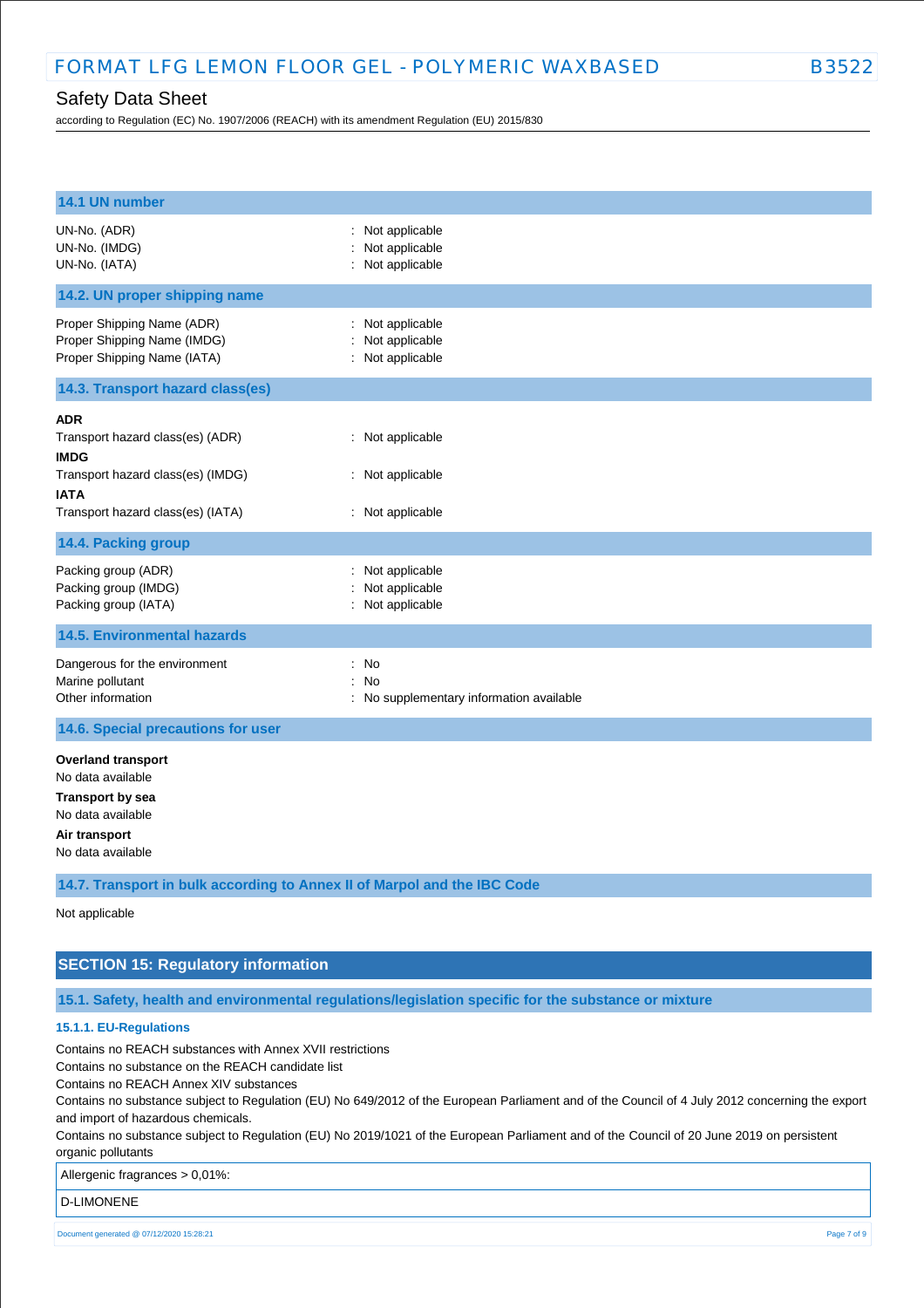according to Regulation (EC) No. 1907/2006 (REACH) with its amendment Regulation (EU) 2015/830

| Detergent Regulation (648/2004/EC): Labelling of contents:                                    |         |  |
|-----------------------------------------------------------------------------------------------|---------|--|
| <b>Component</b>                                                                              | $\%$    |  |
| non-ionic surfactants                                                                         | $< 5\%$ |  |
| reaction mass of 5-chloro-2-methyl-2H-isothiazol-3-one and 2-methyl-2H-isothiazol-3-one (3:1) |         |  |
| perfumes                                                                                      |         |  |
| D-LIMONENE                                                                                    |         |  |

### **15.1.2. National regulations**

#### **United Kingdom**

British National Regulations : Commission Regulation (EU) 2015/830 of 28 May 2015 amending Regulation (EC) No 1907/2006 of the European Parliament and of the Council on the Registration, Evaluation, Authorisation and Restriction of Chemicals (REACH). Classification Labelling Packaging Regulation; Regulation (EC) No 1272/2008. Detergent Regulation (648/2004/EC).

# **15.2. Chemical safety assessment**

No additional information available

# **SECTION 16: Other information**

| Full text of H- and EUH-statements: |                                                                   |  |  |
|-------------------------------------|-------------------------------------------------------------------|--|--|
| Acute Tox. 2 (Dermal)               | Acute toxicity (dermal), Category 2                               |  |  |
| Acute Tox. 2 (Inhalation)           | Acute toxicity (inhal.), Category 2                               |  |  |
| Acute Tox. 3 (Oral)                 | Acute toxicity (oral), Category 3                                 |  |  |
| Acute Tox. 4 (Oral)                 | Acute toxicity (oral), Category 4                                 |  |  |
| Aquatic Acute 1                     | Hazardous to the aquatic environment - Acute Hazard, Category 1   |  |  |
| Aquatic Chronic 1                   | Hazardous to the aquatic environment - Chronic Hazard, Category 1 |  |  |
| Eye Dam. 1                          | Serious eye damage/eye irritation, Category 1                     |  |  |
| Eye Irrit. 2                        | Serious eye damage/eye irritation, Category 2                     |  |  |
| Flam. Liq. 3                        | Flammable liquids, Category 3                                     |  |  |
| Skin Corr. 1C                       | Skin corrosion/irritation, Category 1, Sub-Category 1C            |  |  |
| Skin Irrit. 2                       | Skin corrosion/irritation, Category 2                             |  |  |
| Skin Sens. 1                        | Skin sensitisation, Category 1                                    |  |  |
| Skin Sens, 1A                       | Skin sensitisation, category 1A                                   |  |  |
| H <sub>226</sub>                    | Flammable liquid and vapour.                                      |  |  |
| H301                                | Toxic if swallowed.                                               |  |  |
| H302                                | Harmful if swallowed.                                             |  |  |
| H310                                | Fatal in contact with skin.                                       |  |  |
| H314                                | Causes severe skin burns and eye damage.                          |  |  |
| H315                                | Causes skin irritation.                                           |  |  |
| H317                                | May cause an allergic skin reaction.                              |  |  |
| H318                                | Causes serious eye damage.                                        |  |  |
| H319                                | Causes serious eye irritation.                                    |  |  |